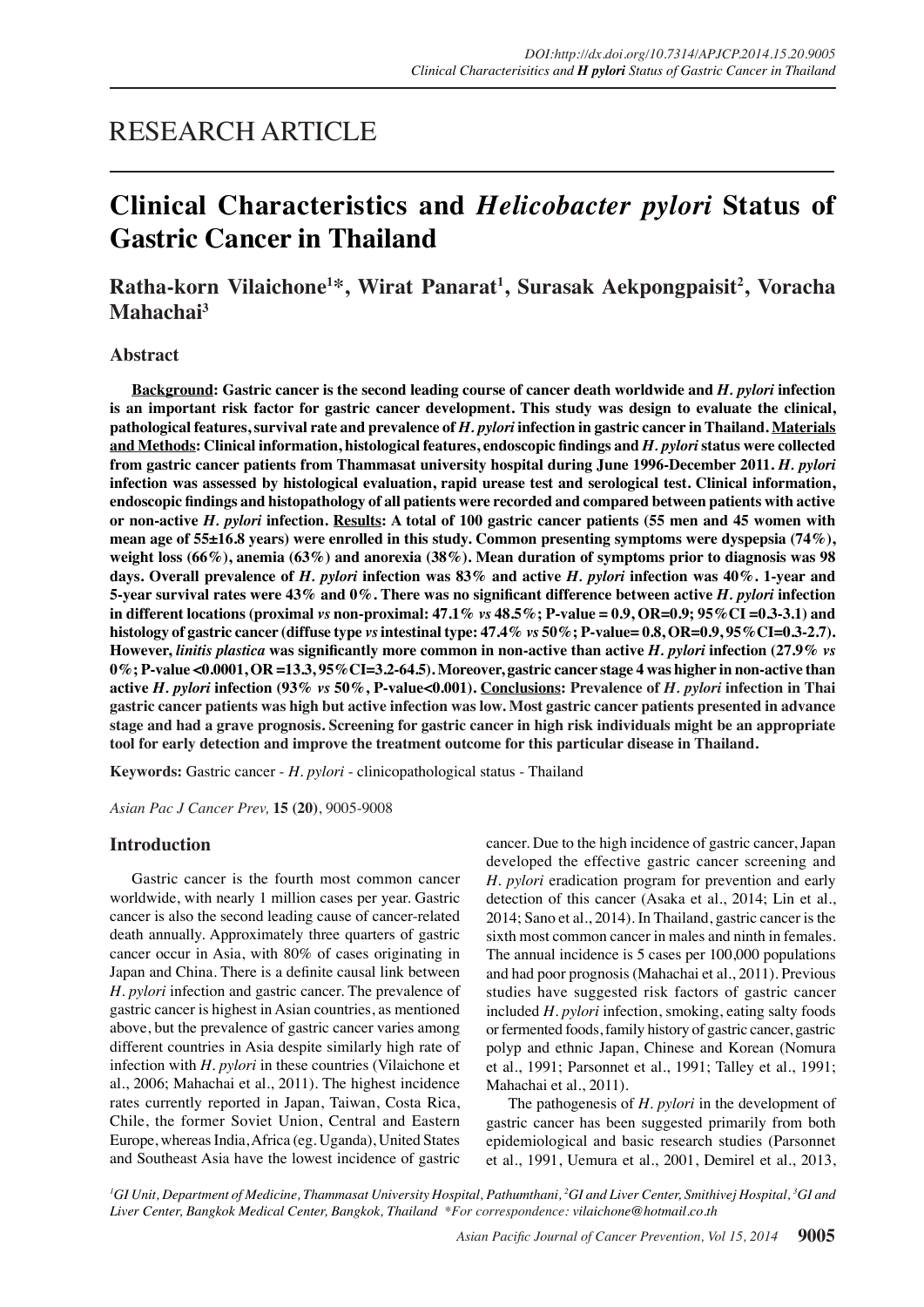Karami et al., 2013, Basiri et al., 2014). The World Health Organization and International Agency for Research on Cancer consensus group stated in 1994 based on epidemiologic and histological evidence has classified *H. pylori* as a definite class I carcinogen (IARC 1994; Abeba et al., 2014). Prevalence of *H. pylori* infection in gastric cancer varies from 19% to 94% according to study from Spain (Martin-de Argila et al., 1997). In one meta-analysis, *H. pylori* seropositivity was 82.4% for patients with gastric cancer (Haung et al., 1998).

In Thailand, there are few studies on this area and the prevalence of *H. pylori* in gastric cancer may be underestimated. We conducted this study to evaluate the prevalence of active *H. pylori* infection and to compare the clinical spectrum and histology between active and non-active *H. pylori* infection of gastric cancer patients in our country.

### **Materials and Methods**

All patients who have been detected as gastric cancer by histological evaluation in Thammasat university hospital between June 1996-December 2011 were included in this study. Active *H. pylori* infection was defined as positive from rapid urease test or histology. Non-active *H. pylori* infection was diagnosed if positive only from *H. pylori* serologic test (Anti-*Helicobacter pylori* ELISA IgG). Clinical information, endoscopic findings and histopathology of gastric cancer patients were recorded and compared between patients with active and non-active *H. pylori* infection. The gastric cancer was classified histologically according to the Lauren system into intestinal type and diffuses type by a single pathologist. Endoscopic features of gastric cancer were described as fungating mass, ulcerative mass or linitis plastica. The location of tumor was recorded as proximal (cardia/fundus) and non-proximal area (body and antrum). Staging of gastric carcinoma was classified according to TMN system.

#### *Statistical analysis*

The statistical analysis was performed by using descriptive statistics calculated the patient characteristics. The clinical findings of the patients were compared by independent-test or Chi-square test or Fisher's exact test where appropriate. The P-value <0.05 was considered to be statistically significant. All statistic analyses were performed using SPSS for Windows Version 19.0 (IBM Corp., Armonk, NY). The study was conducted according to the good clinical practice guideline, and was approved by our local ethics committee.

### **Results**

A total of 100 patients with gastric cancer were included in the study. The mean age of the patients was 55 ±16.8 years (range 23-86 years). There were 55 men and 45 women with a male to female ratio of 1.2:1. Common presenting symptoms were dyspepsia (74%), weight loss  $(66\%)$ , anemia  $(63\%)$  and anorexia  $(38\%)$ . The mean duration of symptoms prior to diagnosis was 98 days.

#### **Table 1. Clinical and Histological Characteristic of Gastric Cancer Patients**

|                            |                 | Active H. <i>pylori</i><br>infection |               | Non-Active<br>H. Pylori infection |
|----------------------------|-----------------|--------------------------------------|---------------|-----------------------------------|
|                            | $(N=40)(\%)$    |                                      | $(N=43)(\%)$  |                                   |
| Age $(yr)$                 | $58.8 \pm 15.7$ |                                      | $51.7 + 13.4$ |                                   |
| Sex(n)                     |                 |                                      |               |                                   |
| Male                       | 27(67.5%)       |                                      |               | 21 (48.8%)                        |
| Female                     |                 | $13(32.5\%)$                         |               | 22 (51.2%)                        |
| Duration of symptom (days) |                 | 88                                   |               | 108                               |
| Endoscopic feature         |                 |                                      |               |                                   |
| Fungating mas              | 8               | $(20\%)$                             |               | 14 $(32.6\%)$                     |
| Ulcerative mass            | 32              | $(80\%)$                             |               | $17(39.5\%)$                      |
| Linitis plastica           | $\theta$        | $(0\%)$                              |               | $12(27.9\%)*$                     |
| <b>TNM Staging</b>         |                 |                                      |               |                                   |
| I                          | $\theta$        | $(0\%)$                              | 0             | $(0\%)$                           |
| Н                          | 4               | $(10\%)$                             | $\theta$      | $(0\%)$                           |
| Ш                          | 16              | $(40\%)$                             | 3             | (7%)                              |
| IV                         | 20              | $(50\%)$                             |               | 40 (93%)**                        |

 $*P-value < 0.001$ ;  $*P-value < 0.0001$ 

#### **Table 2. Location of Gastric Cancer and Association with** *H. pylori* **Infection**

| Location $(n)$         | Active H. pylori | Non-Active<br>Infection $(\%)$ H. pylori Infection $(\%)$ |
|------------------------|------------------|-----------------------------------------------------------|
| Proximal area (17)     | $8(47.1\%)$      | $9(52.9\%)$                                               |
| Non-proximal area (66) | 32 (48.5%)       | $34(51.5\%)$                                              |
| $p$ value= $0.9$       |                  |                                                           |

**Table 3 Histologic Type of Gastric Cancer and Association with** *H. pylori* **Infection**

| Active H. <i>pylori</i> | Non-Active<br>Infection $(\%)$ H. pylori Infection $(\%)$ |
|-------------------------|-----------------------------------------------------------|
| 18 (47.4%)              | $20(52.6\%)$                                              |
| $14(50\%)$              | 14 (50%)                                                  |
|                         |                                                           |

p value=0.8

Overall prevalence of *H. pylori* infection was 83% and active *H. pylori* infection was 40%. 1-year and 5-year survival rates were 43% and 0%. The mean ages of active and non-active *H. pylori* infection gastric cancer patients were 58.8 year and 51.7 year and duration of symptom prior to diagnosis in active and non-active *H. pylori* groups was 88 and 108 days (table 1). There was no significant difference between active *H. pylori* infection in different location (proximal *vs* non-proximal: 47.1% *vs* 48.5%; P-value =  $0.9$ , OR= $0.9$ ;  $95\%$ CI =  $0.3-3.1$ ) and histology of gastric cancer (diffuse type *vs* intestinal type: 47.4% *vs*  50%; P-value= 0.8, OR=0.9, 95%CI=0.3-2.7) as in table 2 and 3. However, linitis plastica was significantly more common in non-active than active *H. pylori* infection (27.9% *vs* 0%; P-value <0.0001 OR =13.3, 95%CI=3.2- 64.5). Moreover, gastric cancer stage 4 was higher in non-active than active *H. pylori* infection (93% *vs* 50%, P-value<0.001).

#### **Discussion**

Gastric cancer is one of the common cancer especially in the Asian countries. Since Warren and Marshall first isolated *H. pylori* and found its association with gastritis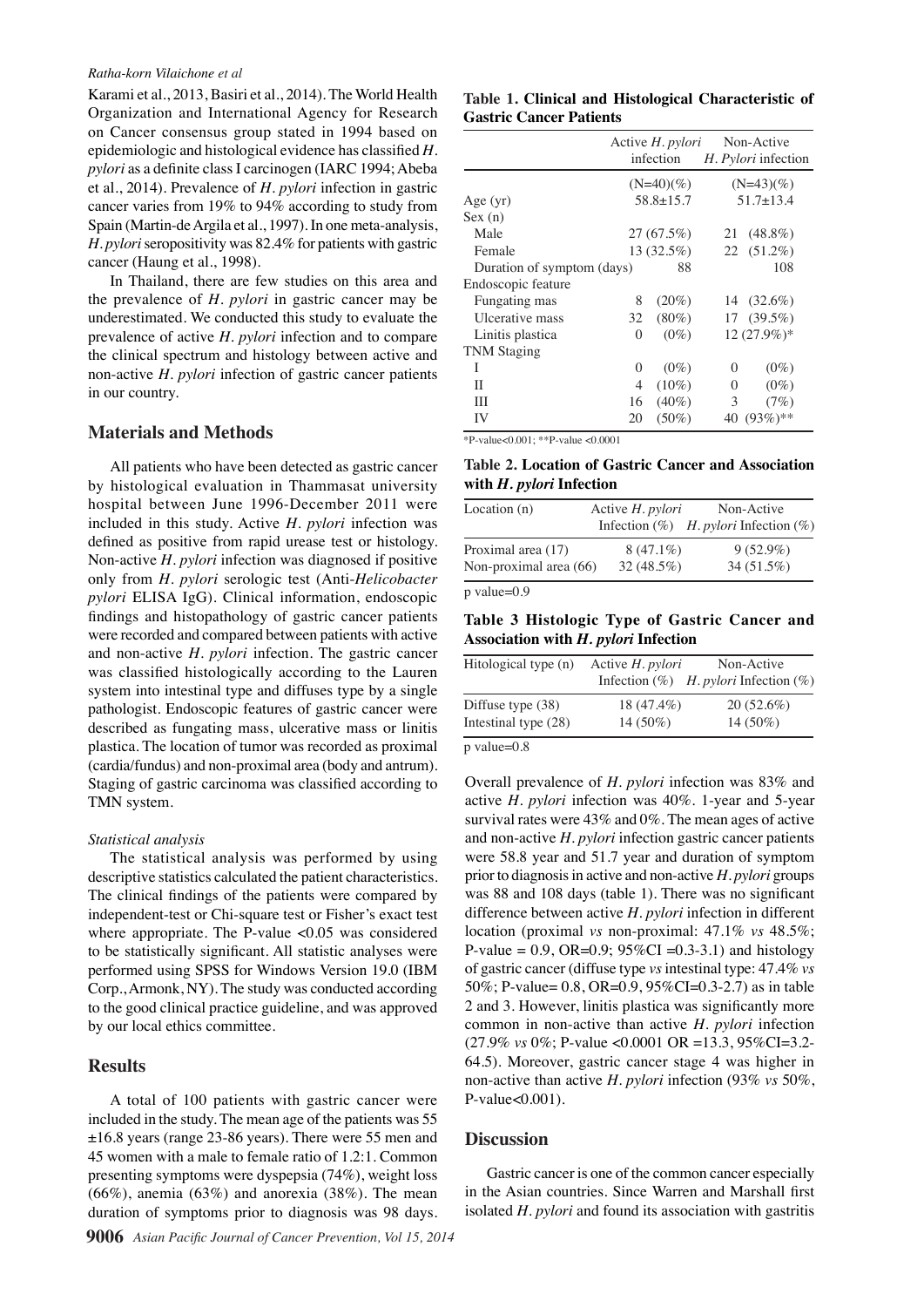(Warren et al., 1983), many studies have suggested the relationship between *H. pylori* infection and gastric cancer (Parsonnet et al., 1991, Uemura et al., 2001, Demirel et al., 2013, Karami et al., 2013). In this study, the prevalence of active and non-active *H. pylori* infection in gastric cancer was 40% and 43% respectively. We demonstrated that active and non-active *H. pylori* infection were similar in the mean age, sex, gastric location and histological features of this tumor. However, linitis plastica and advanced gastric cancers (stage 4) were significantly more common in non-active than active *H. pylori* infection. The previous studies suggested that very advanced atrophic gastritis or in gastric cancer were unhealthy environment for *H. pylori* and might be not suitable for bacterial survival. Finally, *H. pylori* in those lesions was frequently disappear (Hazell et al., 1987, Robey-Cafferty et al., 1989, Haung et al., 1998, Vilaichone et al., 2003).

The prevalence of *H. pylori* infection was high among gastric cancer patients in many countries such as 91% in Singapore (Chau et al., 2002), 78% in Japan (Ono et al., 2012) and 100% in Iran (Karami et al., 2013). In this study, we demonstrated that overall *H. pylori* infection in gastric cancer was 83%. However, the prevalence of *H. pylori* in gastric cancer depended on examine test. If used only the rapid urease test or histology to detect *H. pylori* infection, prevalence of *H. pylori* infection in gastric cancer patients would be only 53%. On the other hand, if use the serologic test, prevalence of *H. pylori* could be up to 93% in same group of patients (Vilaichone et al., 2003). Serologic tests are widely used for the diagnosis of *H. pylori* infection because of simple and convenient. IgM and IgA antibody testing have not proven to be useful clinically, whereas anti*-H. pylori* IgG had more reliable track record. IgG anti*-H. pylori* antibodies generally can be expected to be present by 4 weeks after infection. However the major disadvantage of serologic test was insufficient efficacy to detect active or current *H. pylori* infection because antibody tests could be remain positive for years even after *H. pylori* eradication. For these reasons, serologic test have limited clinical use especially to confirm cure of this bacterial infection (Vilaichone et al., 2006).

*H. pylori* screening and treatment is recommended as gastric cancer risk reduction strategy in high risk countries such as Japan, China and Korea and is most effective if screening before developing of atrophic gastritis (Fock et al., 2008). However, *H. pylori* screening and treatment is not recommended for gastric cancer prevention in low risk countries such as Thailand due to low cost effectiveness. In our study, the mortality and survival rate of Thai gastric cancer patients was very poor. To enhance the chance of early gastric cancer detection for better treatment outcome in low risk countries, the authors suggested to perform screening in high risk individuals such as family members of gastric cancer (esp. 1st degree relationship), age more than 40 years especially with alarming symptoms, previously document precancerous lesions (eg. atrophic gastritis, intestinal metaplasia or dysplasia) and certain ethnic group (eg. Japanese, Korean or Chinese people).

In conclusion, the prevalence of *H. pylori* infection in Thai gastric cancer patients was high but active *H. pylori* infection was low due to unhealthy environment for *H.* 

*pylori* survival in cancer tissue. Most of gastric cancer patients in Thailand were presented in advance stage and had grave prognosis. Screening of gastric cancer in high risk individuals might be an appropriate tool to early detection and improve the treatment outcome of gastric cancer in Thailand.

# **References**

- Abebaw W, M Kibret, B Abera (2014). Prevalence and risk factors of *H. pylori* from dyspeptic patients in northwest Ethiopia: a hospital based cross-sectional study. *Asian Pac J Cancer Prev*, **15**, 4459-63.
- Asaka M, Kato M, Sakamoto N (2014). Roadmap to eliminate gastric cancer with *Helicobacter pylori* eradication and consecutive surveillance in Japan. *J Gastroenterol*, **49**, 1-8
- Basiri Z, R Safaralizadeh, MJ Bonyadi, et al (2014). *Helicobacter pylori* vacA d1 genotype predicts risk of gastric adenocarcinoma and peptic ulcers in northwestern Iran. *Asian Pac J Cancer Prev*, **15**, 1575-9.
- Demirel BB, BE Akkas, GU Vural (2013). Clinical factors related with *Helicobacter pylori* infection--is there an association with gastric cancer history in first-degree family members? *Asian Pac J Cancer Prev*, **14**, 1797-02.
- Chua TS, Fock KM, Chan YH, et al (2002). Seroreactivity to 19.5-kDa antigen in combination with absence of seroreactivity to 35-kDa antigen is associated with an increased risk of gastric adenocarcinoma. *Helicobacter*, **7**, 257-64.
- Fock KM, Talley N, Moayyedi P, et al (2008). Asia-Pacific consensus guidelines on gastric cancer prevention. *J Gastroenterol Hepatol*, **23**, 351-65.
- Hazell SL, Hennessy WB, Borody TJ, et al (1987). *Campylobacter pyloridis* gastritis. II. Distribution of bacteria and associated inflammation in the gastroduodenal environment. *Am J Gastroenterol*, **82**, 297-301.
- Huang J-Q, Sridhar S, Chen Y, et al (1998). Meta-analysis of the relationship between *Helicobacter pylori* seropositivity and gastric cancer. *Gastroenterology*, **1148**, 1167-9.
- IARC (1994). "Schistosomes, liver flukes and *Helicobacter pylori*. IARC Working Group on the Evaluation of Carcinogenic Risks to Humans. Lyon, 7-14 June 1994." *IARC Monogr Eval Carcinog Risks Hum*, **61**, 1-241.
- Karami N, Talebkhan Y, Saberi S, et al (2013). Seroreactivity to *Helicobacter pylori* antigens as a risk indicator of gastric cancer. *Asian Pac J Cancer Prev*, **14**, 1813-7.
- Lin WL, Sun JL, Chang SC, et al (2014). Factors predicting survival of patients with gastric cancer. *Asian Pac J Cancer Prev*, **15**, 5835-8.
- Mahachai V, Vilaichone RK (2011). Current Status of *Helicobacter pylori* Infection in Thailand. *Helicobacter Res* **15**, 38-44.
- Martin-de Argila C, Boixeda D, Redondo C, et al (1997). Relation between histologic subtypes and location of gastric cancer and *Helicobacter pylori*. *Scand J Gastroenterol*, **32**, 303-7.
- Nomura A, Stemmermann GN, Chyou P-H, et al (1991). *Helicobacter pylori* infection and gastric carcinoma among Japanese Americans in Hawaii. *N Engl J Med*, **325**, 1132-6.
- Ono S, Kato M, Suzuki M, et al (2012). Frequency of *Helicobacter pylori* -negative gastric cancer and gastric mucosal atrophy in a Japanese endoscopic submucosal dissection series including histological, endoscopic and serological atrophy. *Digestion*, **86**, 59-65.
- Parsonnet J, Friedman GD, Vandersteen DP, et al (1991). *Helicobacter pylori* infection and the risk of gastric cancer.